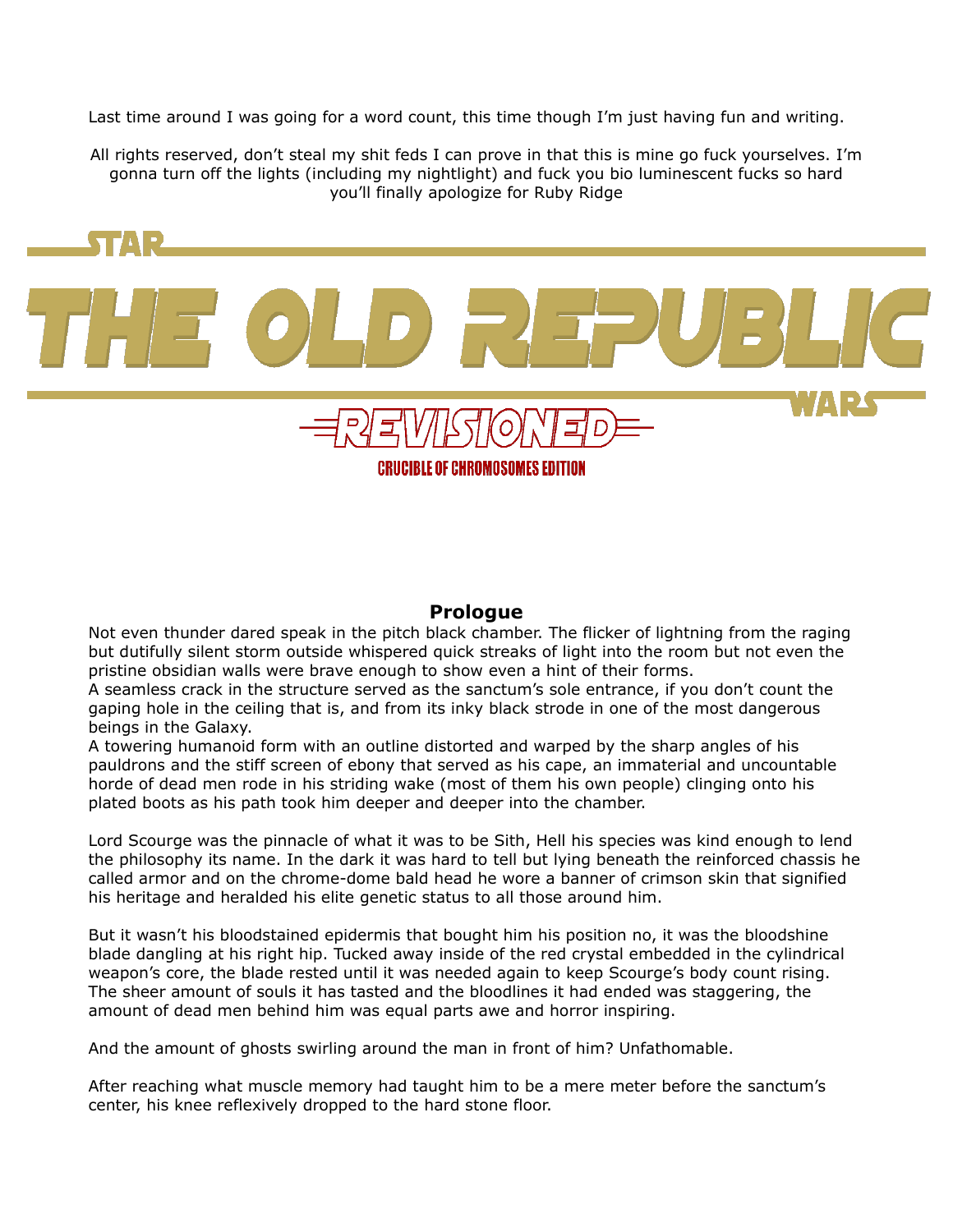It was he that finally broke the practically religious silence. "You summoned me, Master?" It took nearly three hundred years worth of practice and effort to neutralize the acid in his tone. He kept his head bowed as respectfully as he could, but what he couldn't quite manage to bow or break were the flickering embers of fury building inside of him. Being in this monster's presence, sharing the same air, Feth sharing the same planet, with his Master made his blood boil and his heart shudder as his entire body turned volcanic.

An avalanche of willpower fell upon the stirring dragon of crackling rage and drowned his mounting choler under a frozen lake, Scourge refused to let even a hint of his inner turmoil leak out into the senses of the man seated before him.

Scourge returned to his usual state, as cold-blooded as the reptilian Sleens that prowled the surrounding jungle of shadow, his breath as still and silent as a Vine Cat, he maintained all this while grappling with the gundark inside of him threatening to make him tear his Master's head from its atrophied roost on his shoulders.

Well, not *his* shoulders.

"Would you ever betray me, Wrath?"

Scourge heard both voices speak from the man's mouth but only listened to one, only to his Master, the Emperor.

He didn't need to wrestle his temper anymore. The question quenched any and all remaining sparks of rage, replacing him with a true and pure cold he hadn't felt in eons.

His mind felt like it was trying to strangle water as it searched for the word that so fully encapsulated the primal emotion the Emperor's words had evoked, the raw terror-*Fear*.

Scourge wasn't sure if it was the shock of the cold he was now feeling or the shock of the resurgent feeling, he felt as the frozen lake he'd summoned to combat his anger now flowed from his bones, feeding into the veins and freezing them solid.

After all these years, decades that transforming into centuries, hatred and fury was all he'd felt, he was convinced it was all he *could* feel.

And yet there his Master was, proving this pitiful notion wrong with a single sentence.

And speaking of the Emperor's sentences, "not going to dignify my words, not going to dignify *me*, with an answer?" In his hunt for the identity of the returning emotion Scourge had forgotten to answer his master.

His mind spat curses in a tongue forgotten to the Galaxy as he responded. "In all of my years as your servant, I have never heard you utter a joke or jest."

Scourge lifted his head to face the Emperor with his yellow-glowing eyes, straining them for any details in the dark. All he saw were the twin globes of radiating amber stare back at him, their gaze stabbing into him like a pair of knives. "I must ask that you forgive my surprise, Master." The corpse-like figure on the glossy black throne continued to peer at him, as still and empty as a recently cleaved cadaver.

And then finally, Scourge saw it. There was a twitch of movement in the dark as the body robotically cocked its head in something Scourge could only guess was curiosity or contempt. "I believe I can permit that." A heartbeat went by before he ended the pause, "I simply had a thought, Wrath."

"And what was that, Master?"

"How ironic it would be for my own Wrath to betray me. An extension of myself, my own fist, turning on me. Could you imagine that?"

Scourge allowed his tone to shed its skin and adopt a softer edge, "You really are in a humorous mood aren't you?"

The Emperor didn't seem to appreciate it. "Oh? Am I humoring you now, Wrath?" Had Scourge's nerves still existed they would've been shot by now. He could tell that the Emperor was simply toying with him now, jerking him left and right in hopes of stirring a reaction.

Scourge decided he would have to live without one.